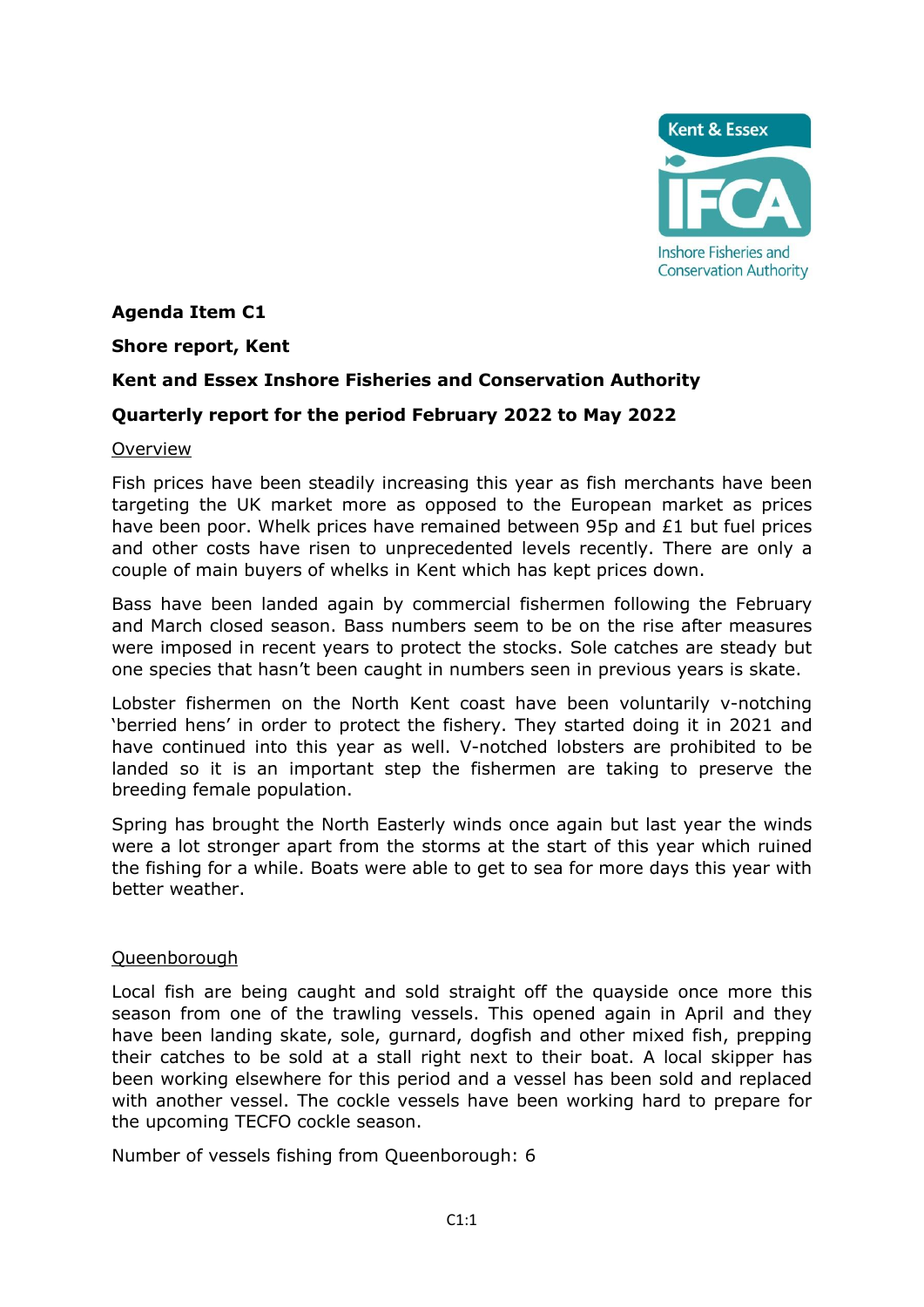# Faversham

Some new vessels have arrived in Faversham recently both in Oare creek and in Faversham itself. The local fishermen have been occasionally trawling for sole and mostly netting with a smaller vessel to sell their catch locally.

Number of vessels fishing from Faversham: 2

#### Whitstable

Significant red diesel price increases have been a hot topic in the harbour over the past few months. Prices have been close to  $£1.50$  which is a huge increase from last year.

Whelk fishermen have been busy through this period and selling to two companies with prices ranging from 95p to £1. Whelk fishing has been very good for the fishermen and some fishermen have held off netting and lobster potting because of it.

For the oyster fishermen, orders have been steady but with fuel increases, it is becoming challenging to keep it viable as oyster dredging uses more fuel than other fishing methods. The fishermen and local oyster companies are fighting to weather the storm from the ongoing Southern Water sewage issues.

One boat has been working hard to try and establish a razor clam fishery. They have been landing razor clams and obtaining samples for the food standards agency. The cockle boats have been preparing for the upcoming cockle season which typically starts in June. A few of the boats have picked up their local fish sales again as fresh finfish and crab and lobster prove to be very popular with the Whitstable locals.

Number of vessels fishing from Whitstable: 15

### Herne Bay

One boat moved from Ramsgate to Herne Bay to predominantly go whelk fishing and netting. Although limited by the tide, they have better access to their usual fishing grounds by being in Herne Bay rather than Ramsgate. A trailer launched commercial vessel did a small amount of sole fishing over the Winter months and has reported good catches of lobsters to start the season which is a positive sign after a poor year last year. Vessels have been voluntarily v-notching female breeding lobsters in the area.

Number of vessels fishing from Herne Bay: 3

### Thanet Ports

**Ramsgate**: Number of vessels fishing from Ramsgate: 13 (plus 9 Charter boats)

Ramsgate boats have been mixing their fishing methods from potting and netting. The whelk fishermen have had a good season as some of the boats will continue into Summer and then switch to netting. Most of the whelk boats fish both inside and out of the district as they are in a good location for access to vast whelk fishing grounds off the Northeast coast of Thanet.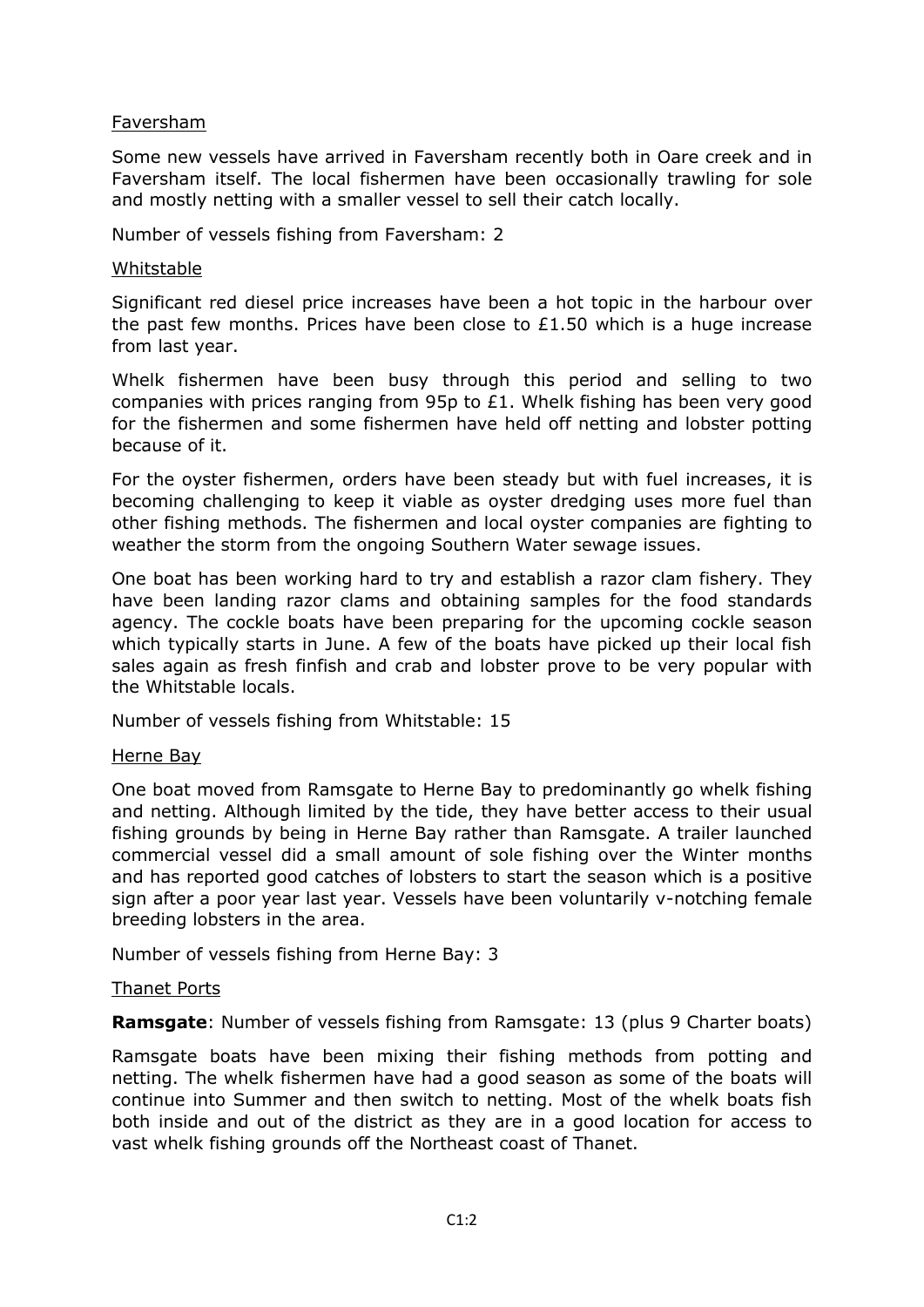Many of the netting boats proudly sell their catch locally and they have been targeting smoothounds, sole, skate with a bycatch of bass. Some of the potters have started crab and lobster fishing but others have held off because the whelk fishing has been so good. There have been some cuttlefish landings recently, but the season is short and there is a need for clearer water which hasn't happened as much close to Ramsgate yet.

**Broadstairs**: Number of vessels fishing from Broadstairs: 1

There has been no fishing activity in Broadstairs

**Margate**: Number of vessels fishing from Margate: 3

One vessel has started fishing again after a long period off. The North-easterly winds brought up a massive amount of kelp weed which covered their fishing gear initially. This has since disappeared but the 'may weed' has only just turned up which has come later than previous years. Fishing wise, smoothound fishing has been very good and there have been a few catches of skate, sole, bass and cod.

Number of vessels fishing from Thanet Ports: 31

# Deal and Walmer

There are a very small number of boats left in Deal nowadays and most of the activity come from a small netting boat that sells their catch at a stall next to their boat. The boat hasn't been to sea as much recently but when they have gone, they have been catching skate and dogfish.

Number of vessels fishing from Deal and Walmer: 3

Dover

One smaller vessel in Dover has been crab and lobster fishing and skate netting landing small amounts. Fishing boats from Dover and other ports on the South coast and also France took part in a joint protest recently in the English Channel against destructive fishing practices like fly-seining and super trawlers. Some mackerel have been caught recently which is hopefully a good sign for the Summer coming.

Number of vessels fishing from Dover: 2

# Folkestone and Hythe

Folkestone boats started whelk fishing again in the Spring. One boat had an issue with selling their catch initially but has since found a new buyer. One boat has been scallop fishing regularly and it has proved to be a very good season for scallop fishing off the South East coast. Other than that, the boats have been mixing their fishing between netting and potting with one boat also trawling for soles. They are hoping for a few more cod catches this year.

Hythe vessels have been mostly netting recently. They have landed good quantities of skate and a small number of soles, plaice and mixed fish. Spider crabs have become a real issue for the netters over the past few years off Hythe as they get tangled and ruin nets. Their numbers have been increasing year on